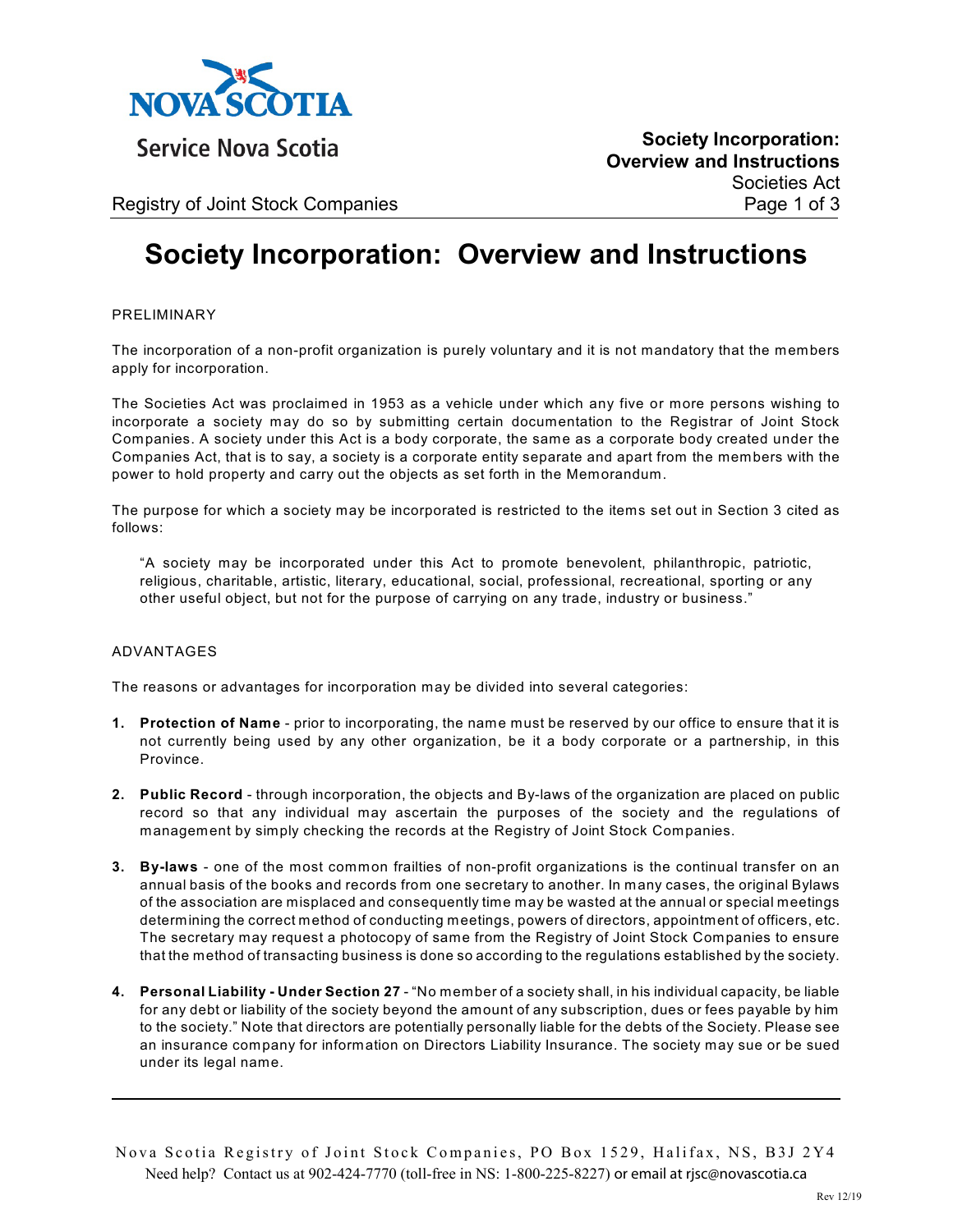

**Society Incorporation: Overview and Instructions**

Societies Act

### Registry of Joint Stock Companies **Page 2 of 3** and 2 of 3

- **5. Becoming a Registered Charity** incorporation under the Societies Act does not automatically give a society the right to issue official donation receipts for income tax purposes. Should a society wish to become a registered charity with the ability to issue official donation receipts for income tax purposes application must be made to Canada Revenue Agency. Further information is available at [www.cra-arc.gc.ca/tax/charities](http://www.cra-arc.gc.ca/tax/charities) or 1-888-892-5667.
- **6. Grants**  in many cases, organizations which provide grants often insist on the group incorporating as a non-profit organization.

#### HOW TO INCORPORATE

In order to incorporate under the Societies Act, certain documentation must be filed with the Registrar as follows:

- **1. Name Reservation**  prior to incorporation, the proposed name of the society must by reserved by the office of the Registrar of Joint Stock Companies. Name reservation is free for societies. Contact us at J€GË424-7770ÁI. Á NGILLÁ, Y^ÁB, Á ÞÙ Á FÊL <del>€€ËGG</del>Í EÍ GGÏ[, www.rjsc.ca.](http://www.rjsc.ca)
- **2. Memorandum of Association**  the Memorandum of Association must state:
	- a. The objectives or purposes for which the society is to be incorporated. Please provide sufficient information regarding the purposes of the organization to allow Registry staff to determine whether your group fits within the general purposes under the Act as noted above. The line: "on a volunteer and non-profit basis" has been added to the sample Memorandum to emphasize that the purposes of the organization must be non-profit in nature;
	- b. A statement that the Society will not carry on a business, including a non-profit business, and that no profits will accrue to the members; and
	- c. A minimum of five individuals must subscribe to the Memorandum. The names, addresses and occupations of the subscribers should be typed on the last page of the Memorandum, however all subscribers must sign their names in their own handwriting. All signatures are to be witnessed by an individual who is not one of the subscribers.
- **3. Society Classification**  check which non-profit classification best describes your organization. This information will assist staff in evaluating the application and will also aid government in better understanding the role and significance of volunteerism and non-profit activities in Nova Scotia.
- **4. By-laws** are the rules of management with respect to membership, appointment of directors, duties of directors, appointment of officers, duties of officers, financial reporting, method of calling and conducting meetings, etc. Note that by-law #2 emphasizes that even though a board of directors is responsible for management of the organization, ultimately they are accountable to the members.
- **5. Notice of Directors and Officers**  this list must contain the names, addresses and occupations of the first directors of the society, and must be signed by one of the directors.